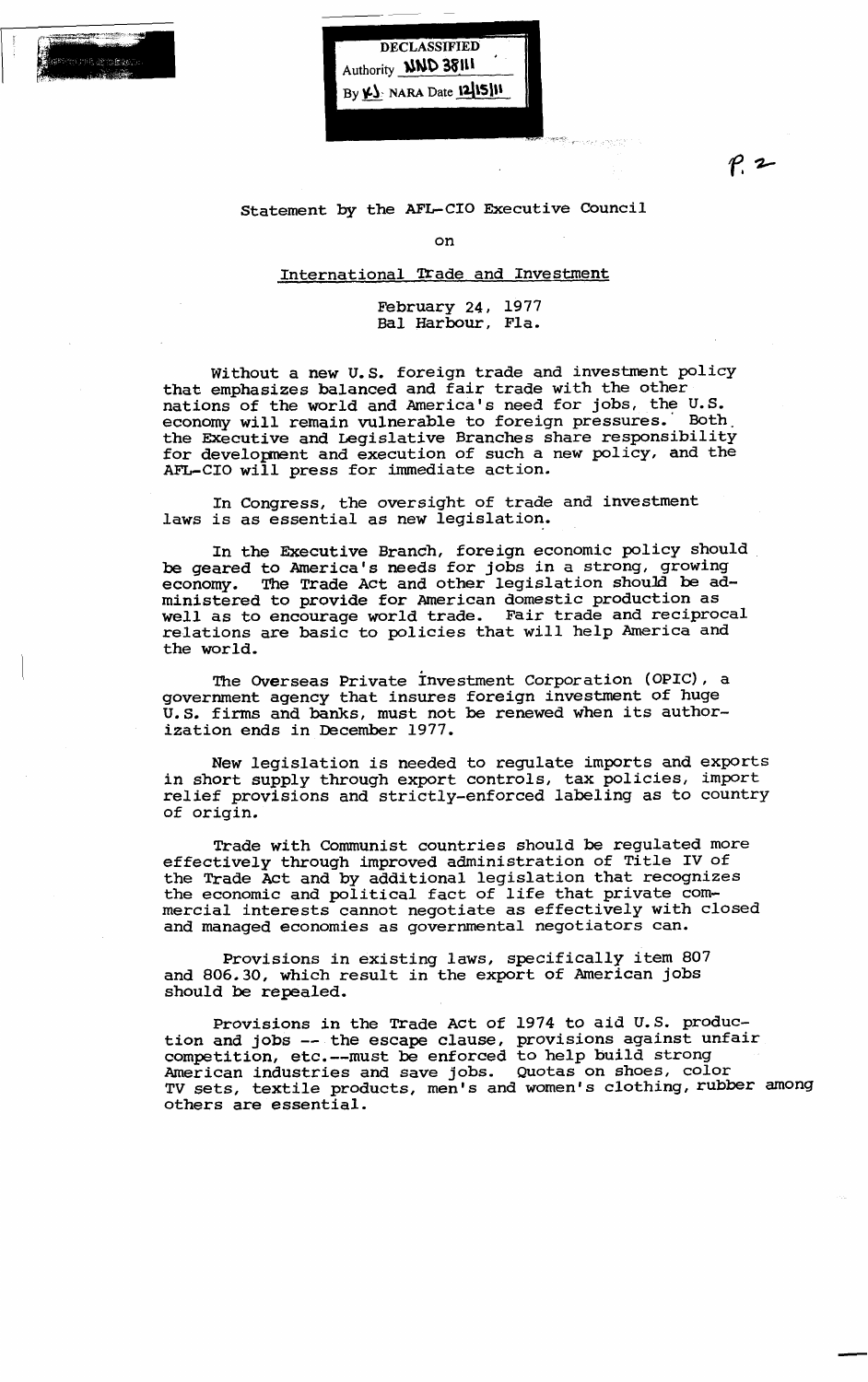DECLASSIFIED<br>Authority **NND 38111**<br>By <u>VJ</u>: NARA Date 12/15/11 Authority **NND 38111** By  $\underline{\mathbf{Y}}$ -NARA Date 1215111

International Trade

Imports, exports, technology and investment must be reported in more detail, monitored and regulated. To this end, sections 608 and 609 of the Trade Act of 1974, which require reporting of exports, imports and production should be enforced so that comparisons can be made. The International Investment Survey Act of 1976 should also be enforced, so that foreign technology, investment and other transfers can be monitored and employment effects examined.

Customs laws should be enforced, with penalties assessed fairly. More, not less, customs reporting is necessary so that' American trade policy can be made on the basis of fact.

Foreign grant, insurance and loan programs should be supervised in terms of U.S. interests at home as well as abroad. This means that Eximbank loans, guarantees and insurance activities should be carefully limited both in amount and in the authority to expand the action.

Title V of the Trade Act now permits over \$3 billion a year in imports without any tariffs at all for many products a year in imports without any tarifis at ail for many product.<br>manufactured by cheap, foreign labor. It should be repealed.

Tax loopholes and incentives for multinational companies to move abroad should be ended, the tax deferral halted, the foreign tax credit repealed and DISC abolished.

Adjustment assistance ror workers must be completely overhauled to assure that workers injured by imports receive assistance. Adjustment assistance, which is essentially a welfare program, is not a solution for America's trade problems.

The Foreign Trade Zone Act of 1934 should be repealed. Any exemptions from this nation's trade laws must be proven on a case-by-case basis. The U.S. government should seek on a dasc by case basis. The cist government should been in foreign countries.

Negotiations with other nations should be based on the needs of the U.S. economy, not political expediency. The goal must be an expansion of trade based on fairness, reciprocity and mutual benefit.

Codes of conduct for the operations of multinational corporations are necessary, but are no substitute for strictly enforced u.S. laws that prohibit bribery of foreign officials and-participation in economic blackmail schemes designed to negate American foreign policy. Similarly, international agreements are needed to improve labor standards in those countries that seek to attract industry through the exploitation of workers.

 $-2-$ 

 $f \in \sum_{j=1}^{n-1}$